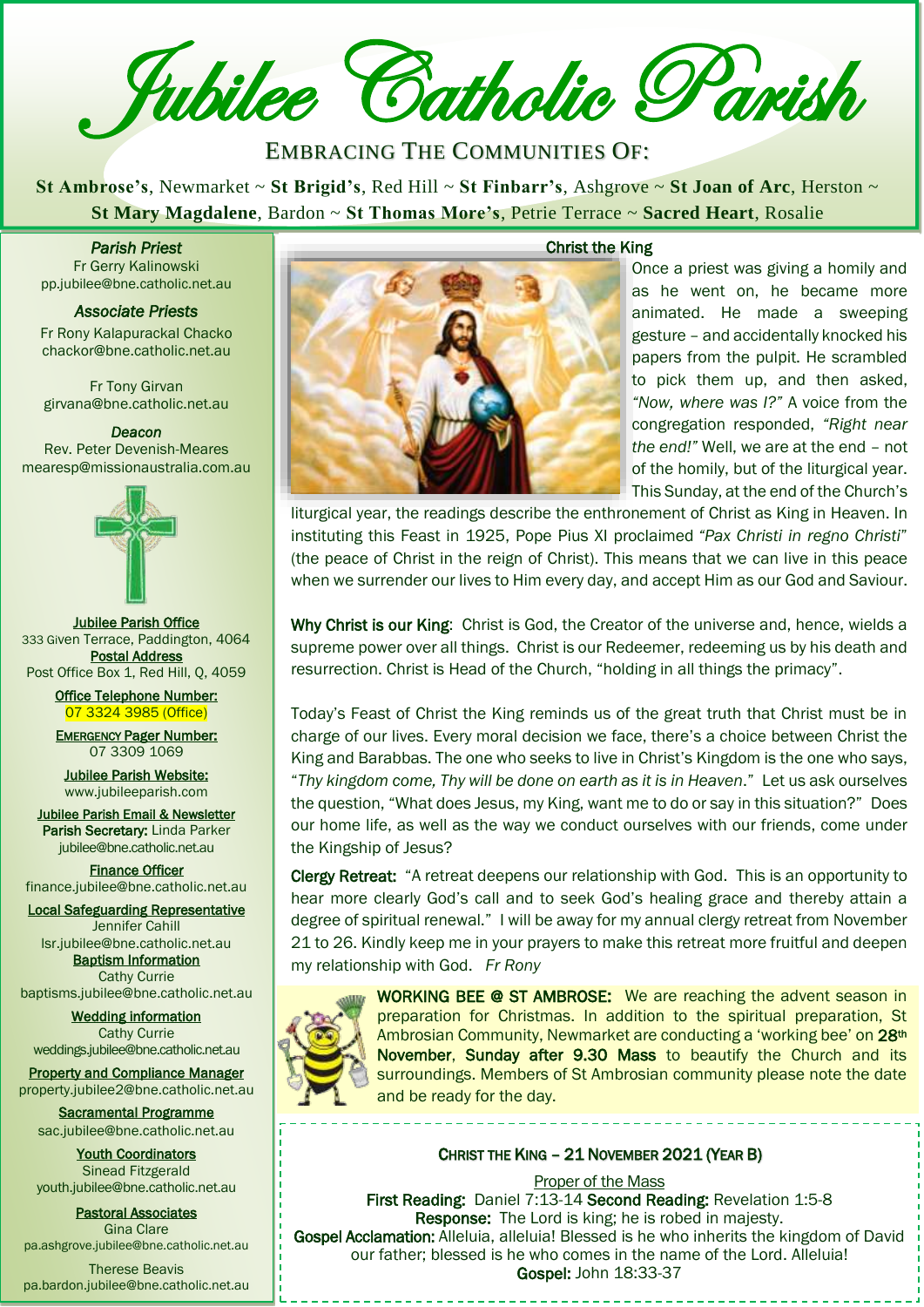#### Mini Advent/Christmas Retreat at the Jubilee Atrium

Want a couple of hours of peace and quiet to prepare yourself for Advent and Christmas? Come, relax and be refreshed in a place of quiet and orderly beauty. Spend time with Jesus the Good Shepherd in a 'Mini retreat' at the Jubilee Atrium, 333 Given Terrace, Paddington.

THEME: Advent/Christmas - Who is this Child?

This mini retreat will be offered on the following occasions:

Mon 22 Nov, 9.30 am - 11.30.am | Tuesday 23 Nov, 7.00 pm - 9.00 pm | Wednesday 24 Nov, 9.30 am - 11.30 am | Friday 26 Nov , 11.00 am- 1.00 pm | Cost \$5.

What to bring….. yourself! A notebook or Journal. What to wear….. comfortable clothes, a pair of socks or bare feet.

Limit of ten people to a session. To save a place check in with us on Mary Hare [maryehare@gmail.com](mailto:maryehare@gmail.com) or Mary Davidson maryvdav@gmail.com

**BISHOP MICHAEL PUTNEY 30TH ANNIVERSARY OF MEMORIAL LECTURE QLD CHURCHES TOGETHER** 

#### BISHOP MICHAEL PUTNEY LECTURE AND 30TH ANNIVERSARY OF QLD CHURCHES TOGETHER

Each year the Archdiocese of Brisbane hosts an ecumenical

lecture in memory of the late Bishop Michael Putney (of Brisbane and Townsville), a champion for ecumenism during his lifetime. This year's topic is Ecumenism: a View from the Margins and we will hear from Dr Ben Myers (Associate Professor, Alphacrucis College, Woolloongabba) followed by responses and discussion. This event also provides an opportunity to celebrate the 30th Anniversary of Queensland Churches Together with storytelling and light refreshments. Date: Monday 22 November Time: 7-9:30pm Location: Hanly Room, Francis Rush Centre (196 Charlotte St, Brisbane) Cost: \$10pp Register by: 19 November at

https://app.tickets.org.au/eb/lectureanniversary2021 *Free parking will be available under the Cathedral via 194 Charlotte Street.*

# *Baptism Preparation*

This WEDNESDAY 24th November, 7pm at the parish office 333 Given Terrace Paddington. This is for parents wanting their infant child (up to 3 years old) to be baptised in the parish during December or the following months. At this short preparation meeting we outline some of the symbols used at the ceremony, answer any questions and finalise dates. For more information, please visit the parish website www.jubileeparish.com



The [United Nations General Assembly](https://en.wikipedia.org/wiki/United_Nations_General_Assembly) has designated [November 25](https://en.wikipedia.org/wiki/November_25) as the International Day for the Elimination of Violence Against Women. The premise of [the day](https://en.wikipedia.org/wiki/List_of_minor_secular_observances#November) is to [raise](https://en.wikipedia.org/wiki/Raising_awareness)  [awareness](https://en.wikipedia.org/wiki/Raising_awareness) of the fact that women around the world are subject to [rape,](https://en.wikipedia.org/wiki/Rape) [domestic](https://en.wikipedia.org/wiki/Domestic_violence)  [violence](https://en.wikipedia.org/wiki/Domestic_violence) and [other forms of violence;](https://en.wikipedia.org/wiki/Violence_against_women) furthermore, one of the aims of the day is to highlight that the scale and true nature of the issue is often hidden.

The global theme for this year's 16 Days of Activism against Gender-Based Violence, which will run from 25 November to 10 December 2021, is "Orange the world: End violence against women now!"

[Take action: 10 ways you can help end violence against women, even during a pandemic](https://www.unwomen.org/en/news/stories/2020/11/compilation-take-action-to-help-end-violence-against-women) In 2020, COVID-19 touched our lives in nearly every way. As isolation began, reports of all forms of violence against women and girls, particularly domestic violence, began to rise. Ending violence against women is everyone's business. [Here](https://www.unwomen.org/en/news/stories/2020/11/compilation-take-action-to-help-end-violence-against-women) are ten ways you can make a difference, safely and impactfully. [https://www.unwomen.org/en/news/stories/2020/11/compilation](https://www.unwomen.org/en/news/stories/2020/11/compilation-take-action-to-help-end-violence-against-women)[take-action-to-help-end-violence-against-women](https://www.unwomen.org/en/news/stories/2020/11/compilation-take-action-to-help-end-violence-against-women) 

*Red Hill Carols 12 December 2021*

*7pm* St Brigid's Catholic Church 78 Musgrave Road, Red Hill





*Carols on Clyde 19 December 2021*

*7pm* St Joan of Arc Catholic Church 47 Clyde Road, Herston



Monday 22 November Mass (Red Hill) 6:30am

Tuesday 23 November No Mass (Newmarket)

Wednesday 24 November Mass (Rosalie) 6:30am Mass (Bardon) 9:00am

Thursday 25 November Mass (Red Hill) 6:30am School Mass (Ashgrove) 9:00am

> Friday 26 November Mass (Bardon) 9:00am

# Saturday 27 November

Individual Reconciliation (Rosalie) 4:00pm-4:20pm (Ashgrove) 5:15pm-5:45pm

1<sup>st</sup> Sunday of Advent 27th November 2021

Saturday Vigil Mass (Rosalie) 4:30pm Mass (Ashgrove) 6:00pm

**Sunday** 

Mass (Herston) 7:30am Mass (Bardon) 8:00am Mass (Ashgrove) 8:30am Mass (Newmarket) 9:30am Mass (Red Hill) 10:00am Korean Mass (Rosalie) 10:00am

Mass (Rosalie) 5:30pm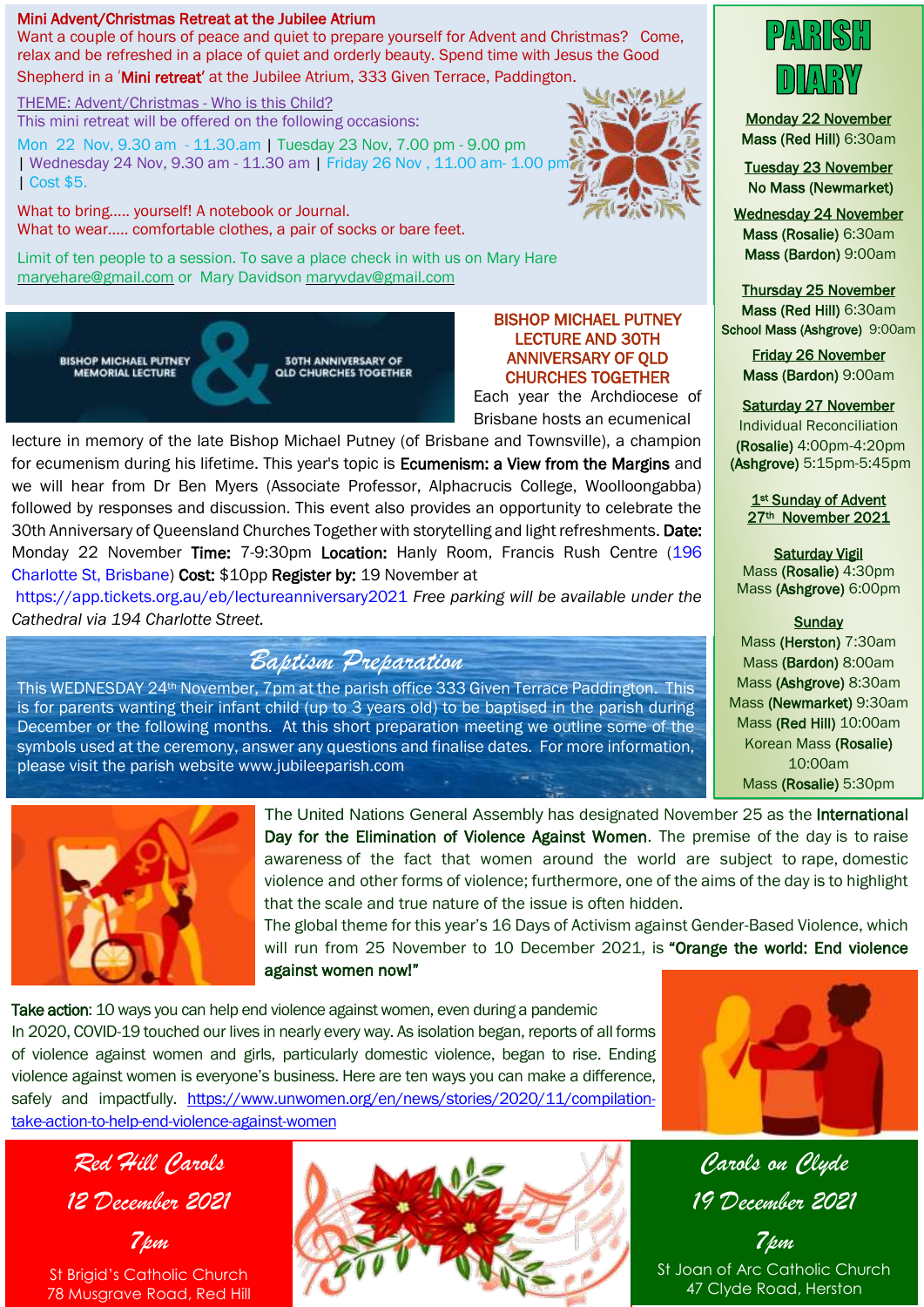



Do I need a Blue Card to volunteer? Blue Cards are required for all parish volunteers who are likely to interact with children. If your role does not involve interaction with children, then you do not need a Blue Card, however if you are performing a ministry involving children such as training altar servers, children's liturgy, youth group or sacristan, then you must have a Blue Card.

There are two exceptions to this rule:

- Parents volunteering for an activity in which their child is directly involved (e.g. a parent leading a children's liturgy group that includes their own child/ren).
- Registered teachers with a Blue Card exemption.

If you need to apply for a Blue Card or Blue Card exemption for parish ministries, it is best done online at [https://my.bluecard.qld.gov.au/login.](https://my.bluecard.qld.gov.au/login.O) Once registered, you will be provided a 5-6 digit customer reference number that can be emailed to [volunteers@bne.catholic.net.au](mailto:volunteers@bne.catholic.net.au) to link the application to the Archdiocese. When it is linked, you will be prompted (via email) to log back in to complete the application.

If in doubt about whether or not you need a Blue Card, please email me at [lsr.jubilee@bne.catholic.net.au](mailto:lsr.jubilee@bne.catholic.net.au) or check with your Local Safeguarding Coordinator:

*.*

Ashgrove: Catherine Cranitch | Bardon: Christine Thomas | Herston: Jennifer Cahill | Rosalie (Sat 4.30pm) Kearyn Klue Rosalie (Sun 5.30pm): Kirsty McKay *Jennifer Cahill, Local Safeguarding Representative*



Auxiliary Bishop-elect for Brisbane: Pope Francis has named Divine Word Missionaries Father Tim Norton as a new Auxiliary Bishop of Brisbane. Brisbane traditionally had two Auxiliary Bishops to support the Archbishop.

DEC 3rd: - FIRST FRIDAY MASS (9AM) Sacred Heart Church Rosalie and Christmas Lunch AT CAFÉ 107 (above Paddington Woolworths)

Early lunch: Arrive 10-10.30AM (after Mass)

Menu: 3 course set menu, with lucky door prizes.

Cost: \$20 each (bring cash if possible).

RSVP: Essential for catering purposes – no later than 26th Nov.

Phone: Joyce 33664454; Susanne 33695117(H) 0476235016 (M); or Anne 33695965. Hope to see you there!!



New Life in Christ: At the beginning of every liturgical year, we experience the mercy of God incarnate. That God so loves each of us that he is prepared to become one of us, and in so doing revealing the depth and breadth of his love and mercy, deserves our sustained reflection and prayer.

This resource will offer the daily opportunity to do just that. For each day there is a double page spread with: the date; a Scripture verse; a short reflection; a quote from Pope Frances; and a short

prayer. For more information visit: <https://evangelisationbrisbane.org.au/adventplus/>

# **ADVENT & CHRISTMAS**

#### ideas for kids

This time of year is an amazing opportunity to build upon the excitement children already have for this season and help them see that Jesus is not just a focus for Christmas, but a real person who we can turn to all year round. Click here to download free [resources](https://mailchi.mp/bne/adventchristmas-4850952?e=e92d5422de) or visit: [https://mailchi.mp/bne/adventchristmas-](https://mailchi.mp/bne/adventchristmas-4850952?e=e92d5422de)[4850952?e=e92d5422de](https://mailchi.mp/bne/adventchristmas-4850952?e=e92d5422de)

#### Position Vacant – Parish Secretary

Applications are open for a position at the Jubilee Catholic Parish. A person with excellent administration and time management skills required for a full-time position of Parish Secretary working 38 hours a week.

For additional information, please visit the Archdiocese of Brisbane website

https://clientapps.jobadder.com/68451/aob-internal-careeropportunities

Applications close: 28 November 2021

*The Archdiocese of Brisbane has standards of conduct for workers to maintain a safe and healthy environment for children. Our commitment to these standards requires that we conduct working with children checks and background referencing for all persons who will engage in direct and regular involvement with children and young people (0 - 18 years) and/or vulnerable adults. The organisation is fully committed to child safety and has a 0 tolerance to abuse of children or vulnerable adults.*

#### CHRISTMAS PAGEANT – St Mary Magdalene's Church

Baby Jesus lying in the hay, Mary and Joseph, the stable, the Angels, the donkey – these are all facets of Christmas that appeal to the minds and the hearts of children. Being a part of the Christmas Pageant allows children to fully appreciate the *real* Spirit of Christmas.

#### Christmas Present is made of memories of Christmas Past

Christmas Eve Service will be held in the School Assembly Hall. The Service will begin at 4.00pm with the Christmas Pageant and Carols, followed by Mass at 4.30.

Children of all ages can be involved. Costumes are basic (no sewing required).

Rehearsals will be held on:

- Thursday 16th December
- Dress Rehearsal on Tuesday 21st December
- in the School Assembly Hall at 9.00am.

If you can't make it to both the first and second, then make the one that suits you, but please let me know of your intentions. Attendance at the Dress Rehearsal is essential.

Anyone interested please contact Therese Beavis on 0403 784 778 or email o[n mtbah@optusnet.com.au](mailto:mtbah@optusnet.com.au)

Healing Mass: Are you in need of healing? Come to the first Friday of the month Healing Mass at St. Mary Magdalene's, 24 Cecil Road, Bardon, Friday, 03/12/21, at 7.30pm. Fr Tom Kessy, CSSp, PP, St. Michael's, Dorrington, will be the celebrant. Prayer for healing and the release of the Holy Spirit will be offered during Mass. For further information, contact Len Airey on 0421 977 849 or by email to [lenpatairey@gmail.com](mailto:lenpatairey@gmail.com)